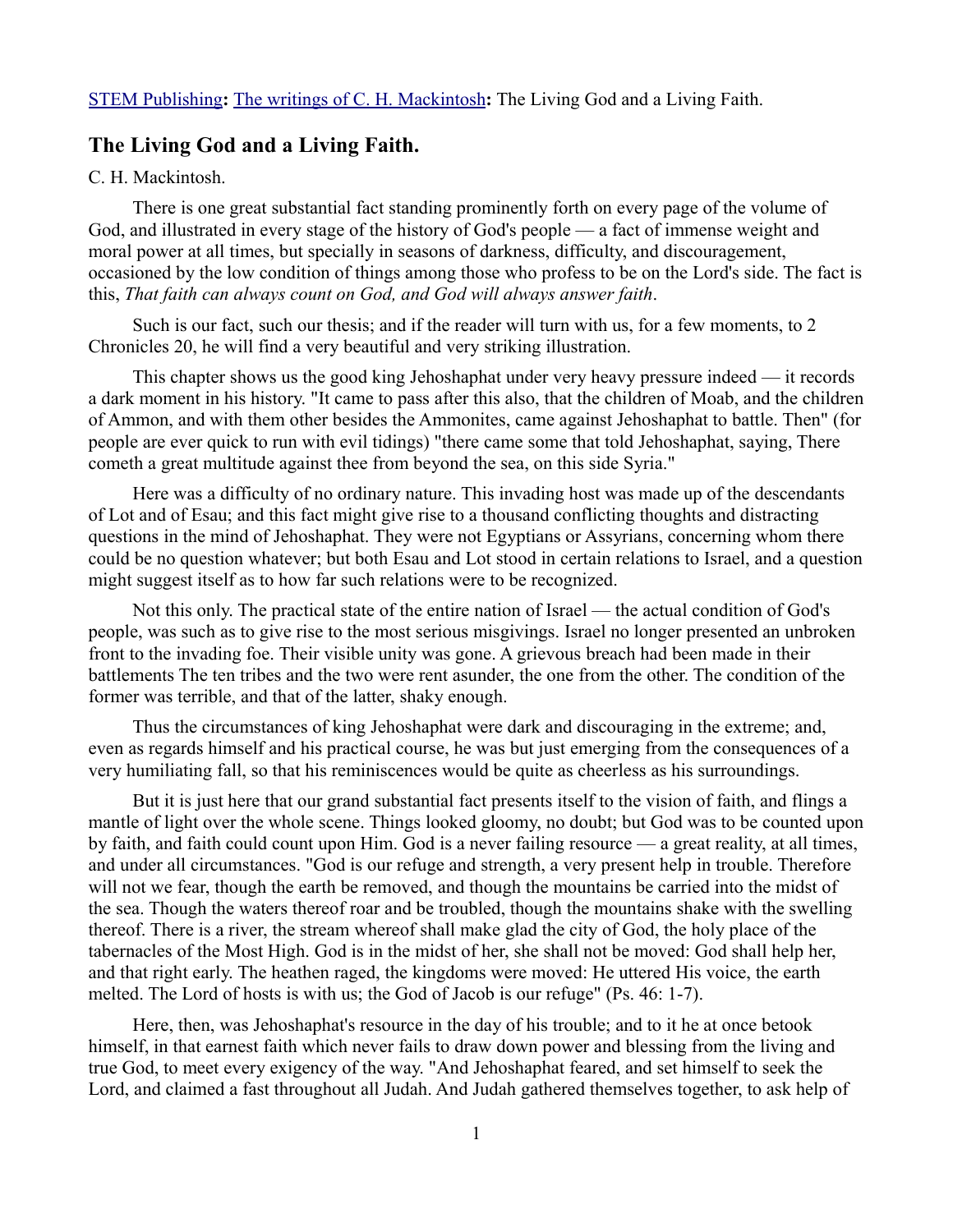the Lord; even out of all the cities of Judah they came to seek the Lord. And Jehoshaphat stood in the congregation of Judah and Jerusalem, in the house of the Lord, before the new court, and said, O Lord God of our fathers, art not Thou God in heaven? and rulest not Thou over all the Kingdoms of the heathen? and in Thy hand is There not power and might, so that none is able to withstand Thee? Art not Thou our God who didst drive out the inhabitants of this land before Thy people Israel, and gavest it *to the seed of Abraham Thy friend for ever?"* 

These are the breathings of faith — faith that enables the soul to take the very highest possible ground. It mattered not what unsettled questions there might be between Esau and Jacob; there were none between Abraham and the Almighty God. Now, God had given the land to Abraham, His friend. For how long *For ever*. This was enough. "The gifts and calling of God are without repentance." God will never cancel His call, or take back a gift. This is a fixed foundation principle; and on this faith always takes its stand with firm decision.

The enemy might throw in a thousand suggestions; and the poor heart might throw up a thousand reasonings. It might seem like presumption and empty conceit, on the part of Jehoshaphat, to plant his foot on such lofty ground. It was all well enough in the days of David, or of Solomon, or of Joshua, when the unity of the nation was unbroken, and the banner of Jehovah floated in triumph over the twelve tribes of Israel. But things were sadly changed; and it ill became one in Jehoshaphat's circumstances to use such lofty language or assume to occupy such a high position.

What is faith's reply to all this? A very simple but a very powerful one — God never changes. He is the same yesterday, to-day, and forever. Had He not made Abraham a present of the land of Canaan? Had He not bestowed it upon his seed forever? Had He not ratified the gift by His word and His oath — these two immutable things in which it was impossible for Him to lie? Unquestionably.

But then what of the law? Did not that make some difference? None whatever, as regards God's gift and promise. Four centuries previous to the giving of the law, was the great transaction settled and stablished between the Almighty God and Abraham His friend — and settled and stablished forever. Hence nothing can possibly touch this. There were no legal conditions proposed to Abraham. All was pure and absolute grace. God gave the land to Abraham by promise, and not by law, in any shape or form.

Now, it was on this original ground that Jehoshaphat took his stand; and he was right. It was the only thing for him to do. He had not one hair's breadth of solid standing ground, short of these golden words, "Thou gavest it to the seed of Abraham Thy friend forever." It was either this or nothing. *A living faith always lays hold on the living God*. It cannot stop short of Him. It looks not at men or their circumstances. It takes no account of the changes and chances of this mortal life. It lives and moves and has its being in the presence of the living God; it rejoices in the cloudless sunlight of His blessed countenance. It carries on all its artless reasonings in the sanctuary, and draws all its happy conclusions from the facts discovered there. It does not lower the standard according to the condition of things around, but boldly and decidedly takes up its position on the very highest ground.

Now, these actings of faith are always most grateful to the heart of God. The living God delights in a living faith. We may be quite sure that the bolder the grasp of faith, the more welcome it is to God. We need never suppose that the blessed One is either gratified or glorified by the workings of a legal mind. No; He delights to be trusted without a shadow of reserve or misgiving. He delights to be fully counted upon and largely used; and the deeper the need, and the darker the surrounding gloom, the more is He glorified by the faith that draws upon Him.

Hence, we may assert with perfect confidence, that the attitude and the utterances of Jehoshaphat,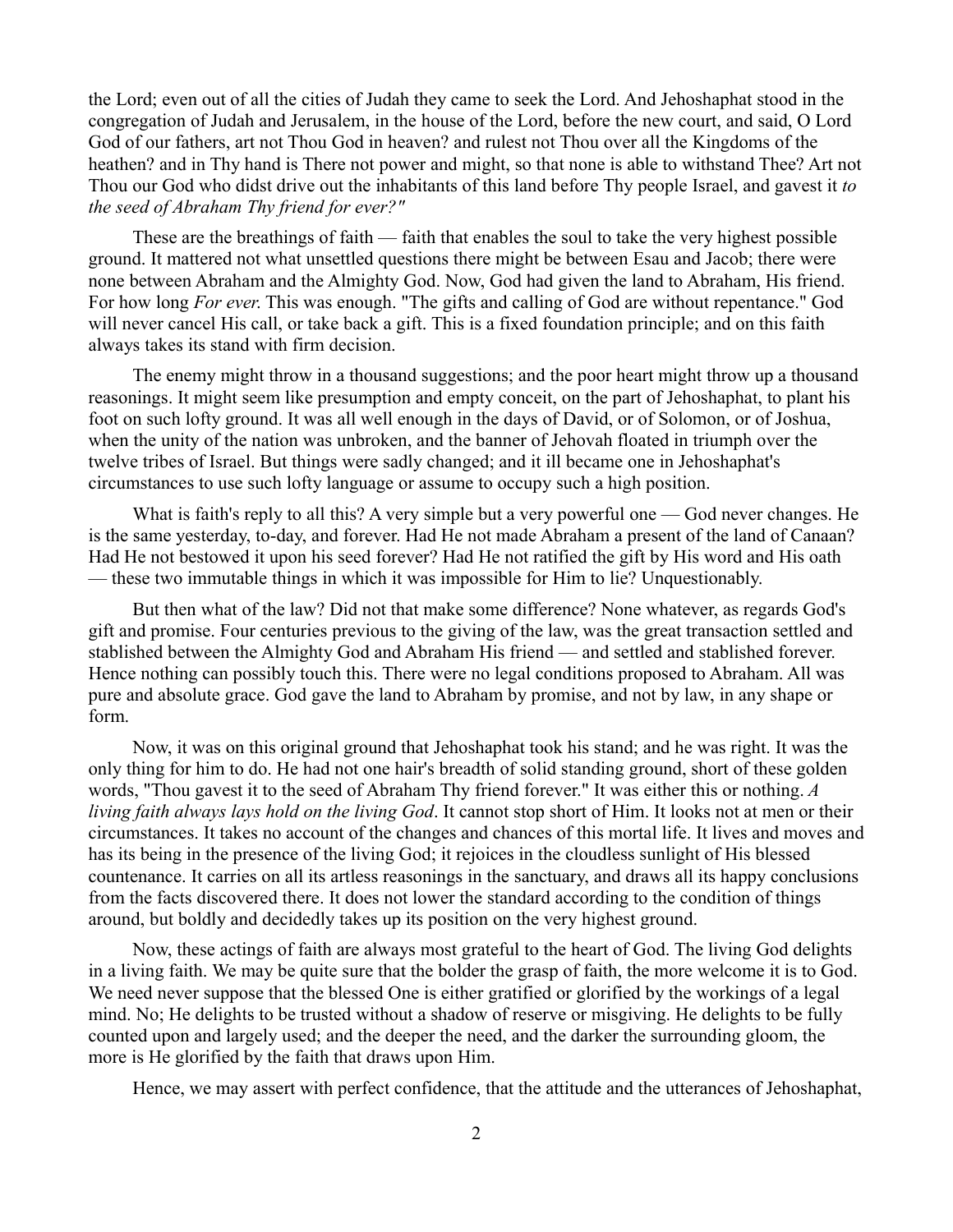in the scene before us, were in full accordance with the mind of God. There is something perfectly beautiful to see him, as it were, opening the original lease, and laying his finger on that clause in virtue of which Israel held as tenants forever under God. Nothing could cancel that clause or break that lease. No flaw there. All was ordered and sure. "Thou *gavest* it to the seed of Abraham Thy friend *for ever.*"

This was solid ground — the ground of God — the ground of faith, which no power of the enemy can ever shake. True, the enemy might remind Jehoshaphat of sin and folly, failure and unfaithfulness. Nay, he might suggest to him that the very fact of the threatened invasion proved that Israel had fallen, for had they not done so, there would be neither enemy nor evil.

But for this, too, grace had provided an answer — an answer which faith knew well how to appropriate. Jehoshaphat reminds Jehovah of the house which Solomon had built to His name. "They have built Thee a sanctuary therein for Thy name, saying, If, when evil cometh upon us, as a sword, judgement, or pestilence, or famine, we stand before this house, and in Thy presence (for Thy name is in this house), and cry unto Thee in our affliction, then Thou will hear and help. and now, behold, the children of Ammon, and Moab, and mount Seir, whom Thou wouldest not let Israel invade, when they came out of the land of Egypt, but they turned from them, and destroyed them not. Behold, I say, how they reward us, to come to cast us out of *Thy possession, which Thou hast given us to inherit*. O our God, wilt Thou not judge them? for we have no might against this great company that cometh against us; neither know we what to do, but *our eyes are upon Thee"* (vers. 8-12).

Here, truly, is a living faith dealing with the living God. It is no mere empty profession — no lifeless creed — no cold uninfluential theory. It is not a man "saying he has faith." Such things will never stand in the day of battle. They may do well enough when all is calm, smooth, and bright; but when difficulties have to be grappled with — when the enemy has to be met face to face, all merely nominal faith, all mere lip profession, will prove like autumn leaves before the blast. Nothing will stand the test of actual conflict but a living personal faith in a living personal Saviour God This is what is needed. It is this which alone can sustain the heart, come what may. Faith brings God into the scene, and all is strength, victory, and perfect peace.

Thus it was with the king of Judah, in the days of 2 Chr. 20. "We have no might; neither know we what to do; but our eyes are upon Thee." This is the way to occupy God's ground, even with the eyes fixed on God Himself. This is the true secret of stability and peace. The devil will leave no stone unturned to drive us off the true ground which, as Christians, we ought to occupy in these last days; and we, in ourselves, have no might whatever against him. Our only resource is in the living God. If our eyes are upon Him, nothing can harm us. "Thou wilt keep him in perfect peace, whose mind is stayed on Thee, because he trusteth in Thee."

Art thou on God's ground? Canst thou give a "Thus saith the Lord" for the position which thou occupiest, at this moment? Art thou consciously standing on the solid ground of holy Scripture? Is there anything questionable in thy surroundings and associations? We beseech thee to weigh these questions solemnly as in the divine presence. Be assured they are of moment just now. We are passing through critical moments. Men are taking sides; principles are working and coming to a head. Never was it more needful to be thoroughly and unmistakably on the Lord's side.

Jehoshaphat never could have met the Ammonites, Moabites, and Edomites, had he not been persuaded that his feet were on the very ground which God had given to Abraham. If the enemy could have shaken his confidence as to this, he would have had an easy victory. But Jehoshaphat knew where he was; he knew his ground. He understood his bearings; and therefore he could fix his eyes with confidence upon the living God. He had no misgivings as to his position. He did not say, as many do,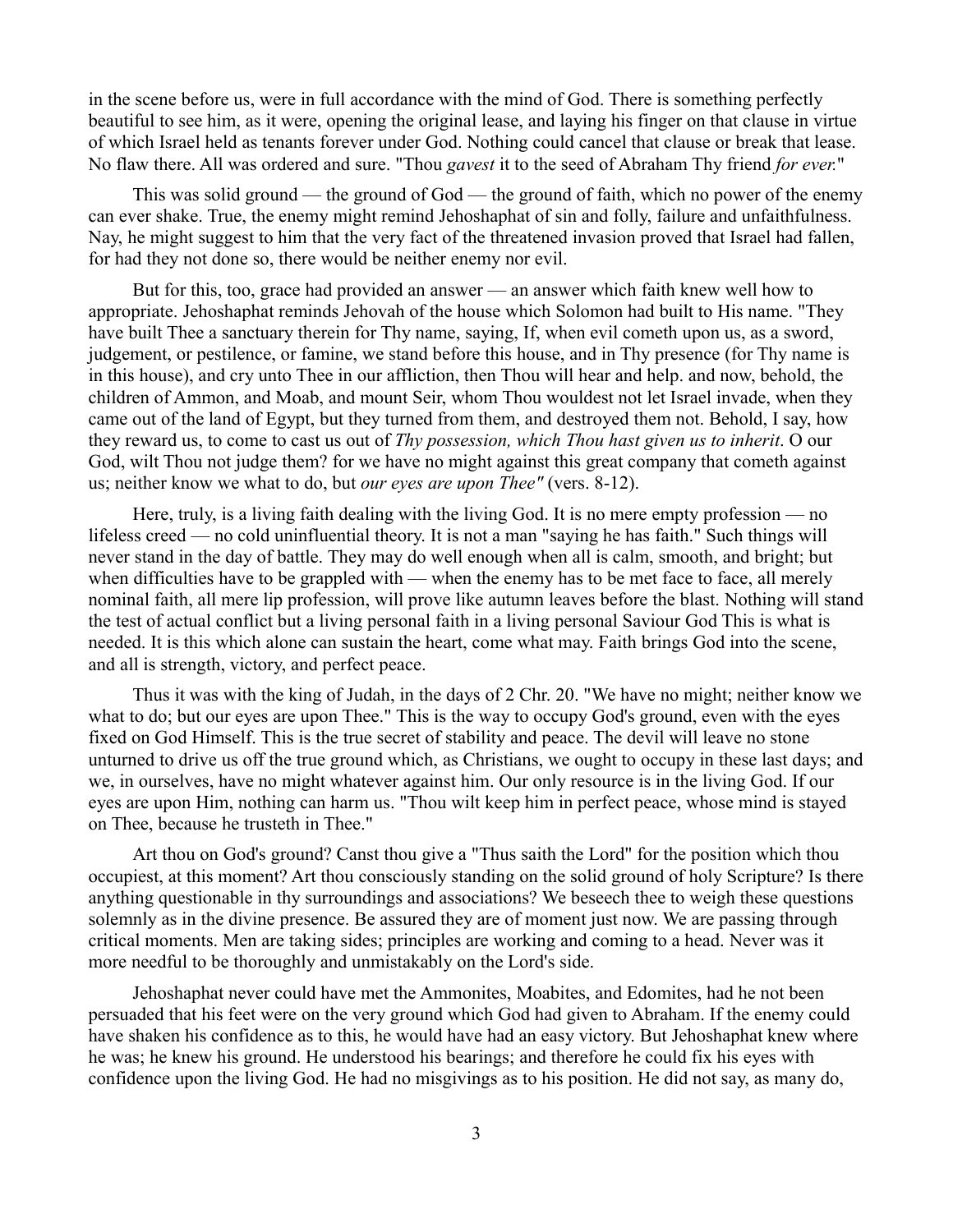now-a-days, "I am not quite sure. I hope I am; but sometimes clouds come over my soul, and make me hesitate as to whether I am really on divine ground."

Ah! no, the king of Judah would not have understood such language at all. All was clear to him. His eye rested on the original grant. He felt sure he was on the true ground of the Israel of God; and albeit all Israel were not there with him, yet God was with him, and that was enough — His was a living faith in the living God — the only thing that will stand in the day of trial.

There is something in the attitude and utterance of the king of Judah, on that memorable occasion, well worthy of the reader's profound attention. His feet were firmly fixed on God's ground, and his eyes as firmly fixed on God Himself; and in addition to this, there was the deep sense of his own thorough nothingness. He had not so much as a shadow of a doubt as to the fact of his being in possession of the very inheritance which God had given him. He knew that he was in his right place. He did not *hope* it; still less did he doubt it; no, he knew it. He could say, "I believe and am sure."

This is all-important. It is impossible to stand against the enemy, if there is anything equivocal in our position. If there be any secret misgiving as to our being in our right place — if we cannot give a "Thus saith the Lord" for the position which we occupy, the path we tread, the associations in which we stand, the work in which we are engaged, there will, most assuredly, be weakness in the hour of conflict. Satan is sure to avail himself of the smallest misgiving in the soul. All must be settled as to our positive standing if we would make any headway against the enemy. There must be an unclouded confidence as to our real position before God, else the foe will have an easy victory.

Now, it is precisely here that there is so much weakness apparent among the children of God. Very few, comparatively, are clear, Sound, and settled as to their foundation — very few are able, without any reserve, to take the blessed ground of being washed in the blood of Jesus, and sealed with the Holy Spirit. At times they hope it. When things go well with them; when they have had a good time in the closet; when they have enjoyed nearness to God in prayer, or over the Word; while they are sitting under a clear, fervent, forcible ministry — at such moments, perhaps, they can venture to speak hopefully about themselves.

But, very soon, dark clouds gather; they feel the workings of indwelling sin; they are afflicted with wandering thoughts; or it may be, they have been betrayed into some levity of spirit, or irritability of temper; then they begin to reason about themselves, and to question whether they are, in reality, the children of God. And from reasonings and questionings, they very speedily slip into positive unbelief, and then plunge into the thick gloom of a despondency bordering on despair.

All this is most sad. It is, at once, dishonouring to God, and destructive to the soul's peace; and as to progress, in such a condition, it is wholly out of the question. How can any one run a race, if he has not cleared the starting post? How can he erect a building, if he has not laid the foundation? And, on the same principle, how can a soul grow in the divine life, if he is always liable to doubt whether he has that life or not?

But it may be that some of our readers are disposed to put such a question as the following, "How can I be sure that I am on God's ground? — that I am washed in the blood of Jesus and sealed with the Holy Spirit?" We reply, How do you know that you are a lost sinner? Is it because you feel it? Is mere feeling the ground of your faith? If so, it is not a divine faith at all. True faith rests only on the testimony of holy Scripture.

No doubt, it is by the gracious energy of the Holy Ghost that any one can exercise this living faith; but we are speaking now of the true ground of faith — the authority — the basis on which it rests,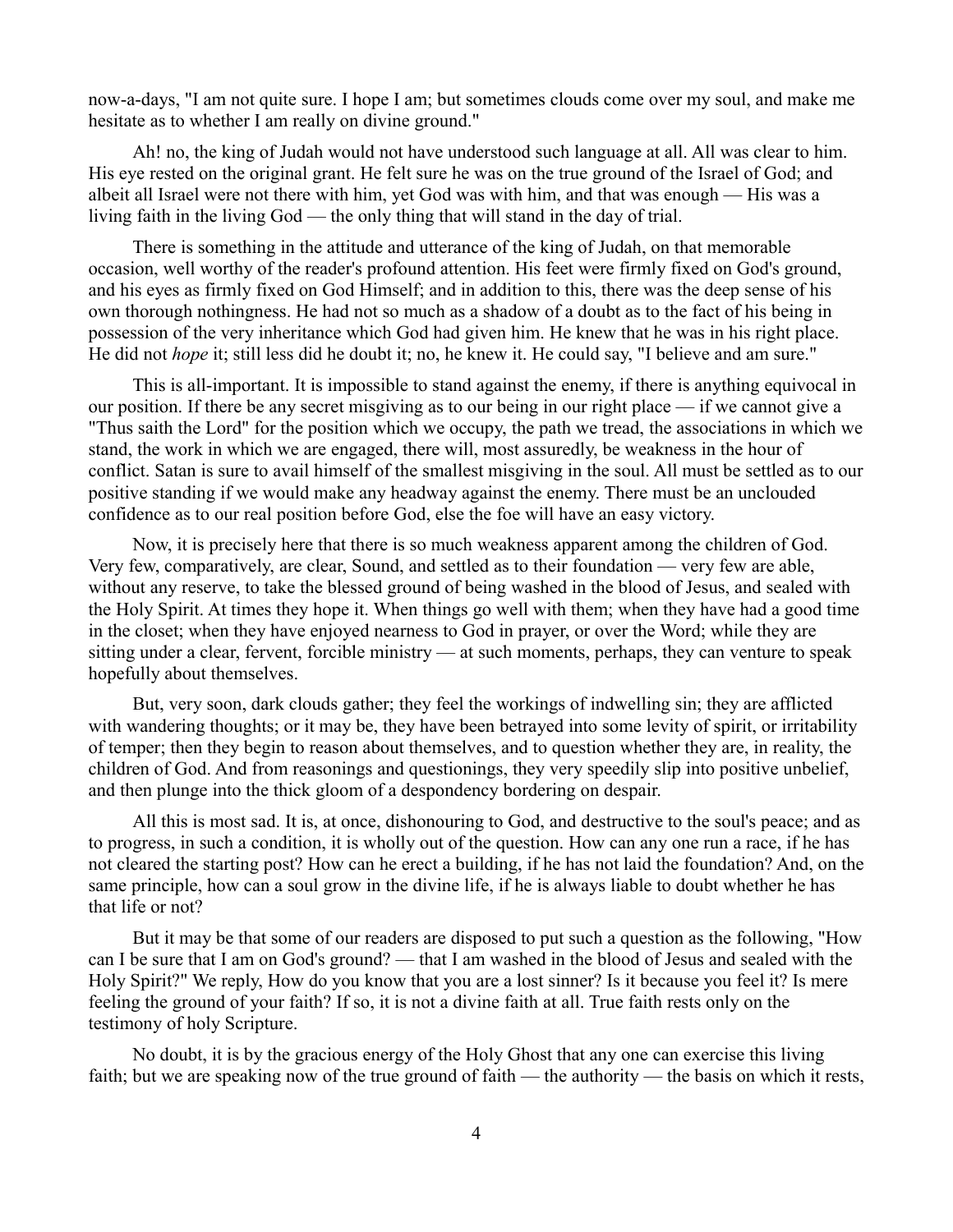and that is simply the holy Scriptures which, as the inspired apostle tells us, are able to make us wise unto salvation, and which even a child could know, without the church, the clergy, the fathers, the doctors me councils, the colleges, or any other human intervention whatsoever.

"Abraham believed God." Here was divine faith. It was not a question of feeling. Indeed, if Abraham had been influenced by his feelings, he would have been a doubter instead of a believer. For what had he to build upon in himself? "His own body now dead." A poor ground surely on which to build his faith in the promise of an innumerable seed. But, we are told, "He considered not his own body now dead" (Rom. 4). What, then, did he consider? He considered the word of the living God, and on that he rested. Now this is faith. And mark what the apostle says: "He staggered not at the promise of God through unbelief" (for unbelief is always a staggerer), "but was strong in faith, giving glory to God: and being fully persuaded that what He had promised, He was able also to perform. And therefore it was imputed to him for righteousness."

"Ah! but," the anxious reader may say, "what has all this to say to my case? I am not an Abraham — I cannot expect a special revelation from God. How am I to know that God has spoken to me? How can I possess this precious faith?" Well, dear friend, mark the apostle's further statement. "Now," he adds, "it was not written for his [Abraham's] sake alone, that it was imputed to him; but for us also, to whom it shall be imputed, if" — if what? — if we feel, realize, or experience aught in ourselves? Nay, but "if we believe on Him that raised up Jesus our Lord from the dead; who was delivered for our offences, and was raised again for our justification."

All this is full of solid comfort and richest consolation. It assures the anxious inquirer that he has the self same ground and authority to rest upon that Abraham had, with an immensely higher measure of light thrown on that ground, inasmuch as Abraham was called to believe in a promise, whereas we are privileged to believe in an accomplished fact. He was called to look forward to something which was to be done; we look back at something that is done, even an accomplished redemption, attested by the fact of a risen and glorified Saviour, at the right hand of the Majesty in the Heavens.

But as to the ground or authority on which we are called to rest our souls, it is the same in our case as in Abraham's and all true believers' in all ages — it is the Word of God — the holy Scriptures. There is no other foundation of faith but this; and the faith that rests on any other is not true faith at all. A faith resting on human tradition — on the authority of the Church — on the authority of so-called general councils — on the clergy — or on learned men, is not divine faith, but mere superstition; it is a faith which "stands in the wisdom of men," and "not in the power of God" (1 Cor. 2: 5).

Now, it is utterly impossible for any human pen or mortal tongue to overstate the value or importance of this grand principle — this principle of a living faith. Its value at the present moment is positively unspeakable. We believe it to be the divine antidote against most, if not all, the leading errors, evils, and hostile influences of the day in which our lot is cast. There is a tremendous shaking going on around us. Minds are agitated. Disturbing forces are abroad. There is a loosening of the foundations. Old institutions, to which the human mind clings, as the ivy to the oak, are tottering on every side; and many are actually fallen: and thousands of souls that have been finding shelter in them are dislodged and scared, and know not whither to turn. Some are saying, "The bricks are thrown down, but we will build with hewn stone." Many are at their wit's end, and most are ill at ease.

Nor is this all; there is a numerous class, for the most part, of those who are not so much concerned about the condition and destiny of religious institutions and ecclesiastical systems, as about the condition and destiny of their own precious souls — of those who are not so much agitated by questions about "broad church," "high church," "low church," "state church," or "free church," as about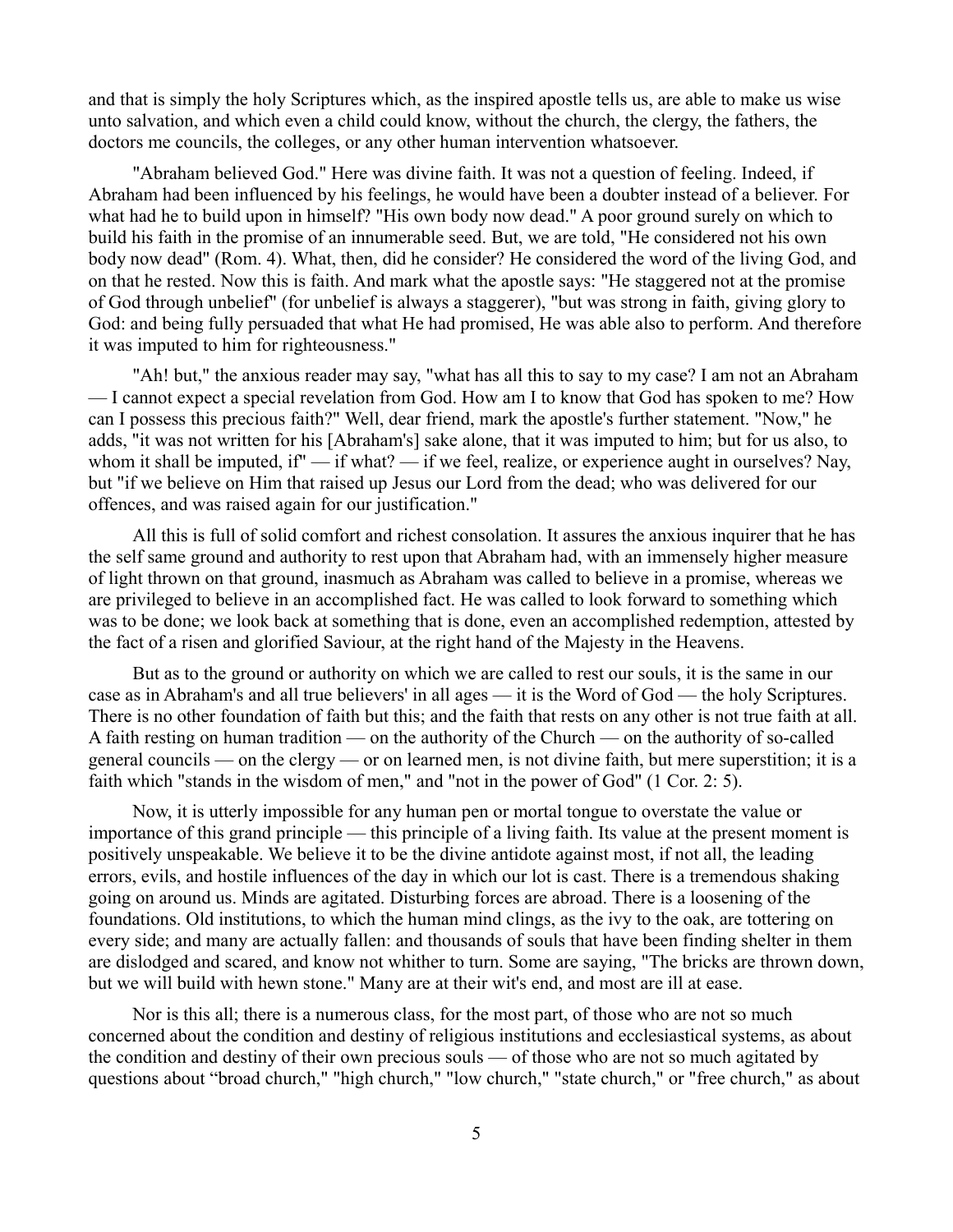this one great question, "What must I do to be saved?" What have we to say to these latter? What is the real want of their souls? Simply this, "A living faith in the living God." This is what is needed for all who are disturbed by what they see without, or feel within. Our unfailing resource is in the living God and in His Son Jesus Christ, as revealed by the Holy Spirit in the holy Scriptures.

Here is the true resting-place of faith, and to this we do, most earnestly, most urgently and solemnly, invite the anxious reader. In one word, we entreat him to stay his whole soul on the Word of God — the holy Scriptures — Here we have authority for all that we need to know, to believe, or to do.

Is it a question of anxiety about my eternal salvation? Hear the following words, Therefore, thus saith the Lord God, Behold, I lay in Zion *for a foundation,* a stone, a tried stone. a precious corner stone, *a sure foundation*: he that believeth shall not make haste" (Isa. 28: 16). These precious words, so pregnant with tranquillising power, are quoted by the inspired apostle in the New Testament Scriptures: "Wherefore also it is contained in the scripture, Behold, I lay in Sion a chief corner stone, elect, precious: and *he that believeth on Him shall not be confounded*" (1 Peter 2: 6).

What solid comfort — what deep and settled repose for the anxious soul is here! God has laid the foundation, and that foundation is nothing less than His own eternal and co-equal Son, the Son who had dwelt from all eternity in His bosom. This foundation is, in every respect, adequate to sustain the whole weight of the counsels and purposes of the eternal THREE IN ONE — to meet all the claims of the nature, the character, and the throne of God.

Being all this, it must needs be fully adequate to meet all the need of the anxious soul, of what kind soever that need may be. If Christ is enough for God He must of necessity be enough for man for any man — for the reader; and that He is enough is proved by the very passage just quoted. He is God's own foundation, laid by His own hand, the foundation and centre of that glorious system of royal and victorious grace set forth in the word "Zion." (See Heb. 12: 22-24.) He is God's own precious, tried, chief corner stone — that blessed One who went down into death's dark waters — bore the heavy judgement and wrath Of God against sin — robbed death of its sting, and the grave of its victory destroyed him that had the power of death — wrested from the enemy's grasp that terrible weapon with which sin had armed him, and made it the very instrument of his eternal defeat and confusion. Having done all this, He was received up into glory, and seated at the right hand of the Majesty in the heavens.

Such is God's foundation, to which He graciously calls the attention of every one who really feels the need of something divinely solid on which to build, in view of the hollow and shadowy scenes of this world, and in prospect of the stern realities of eternity. Dear reader, you are now invited to build upon this foundation. Be assured it is for you as positively and distinctly as though you heard a voice from Heaven speaking to your own very self. The word of the living God is addressed "to every creature under heaven" — "whosoever will" is invited to come.

The inspired volume has been placed in your hand and laid open before your eyes; and for what think you? Is it to mock or to tantalise you by presenting before you what was never intended for you? Ah! no; such is not God's way. Does He send His sunlight and showers to mock and to tantalise, or to gladden and refresh? Do you ever think of calling in question your own very personal welcome to study the book of Creation? Never; and yet there might be some show of foundation of such a question, inasmuch as, since that wondrous volume was thrown open, sin has entered and thrown its dark blots over the pages thereof.

But, spite of sin and all its forms and all its consequences, spite of Satan's power and malice, God has spoken. He has caused His voice to be heard in this dark and sinful world. And what has He said? "Behold, I lay in Zion a foundation." This is something entirely new. It is as though our blessed, loving,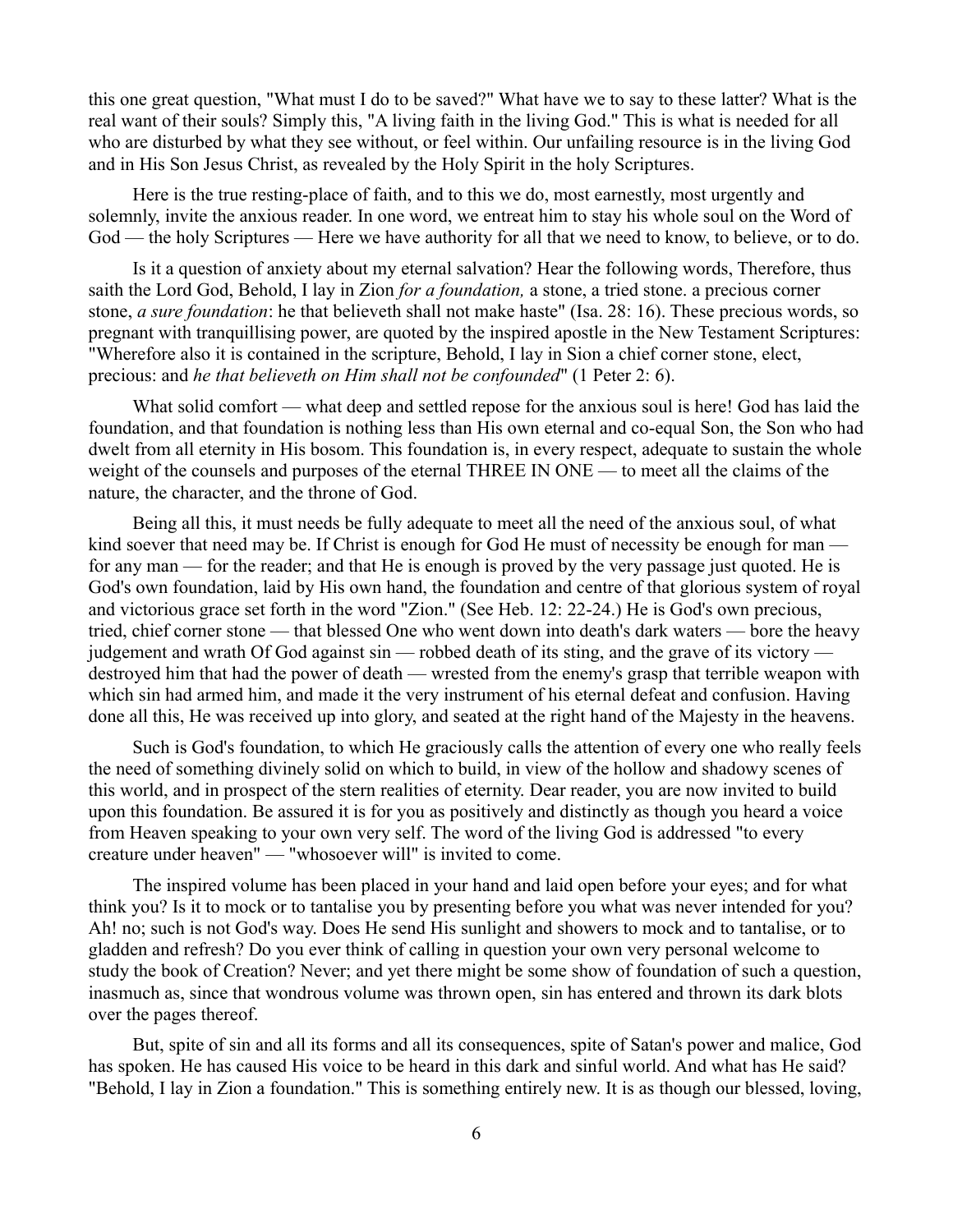and ever gracious God had said to us, "Here, I have begun on the new. I have laid a foundation, on the ground of redemption, which nothing can ever touch, neither sin, or Satan, or aught else. I lay the foundation, and pledge My word that whosoever believes — whosoever commits himself, in childlike, unquestioning confidence, to My foundation — whosoever rests in My Christ — whosoever is satisfied with My precious, tried, chief corner stone, shall never — no, never — no, never be confounded — never be put to shame — never be disappointed — shall never perish, world without end."

Beloved reader, dost thou still hesitate? We solemnly avow we cannot see even the shadow of a foundation of a reason why thou shouldest. If there were any question raised, or any condition proposed, or any barrier erected, reason would that thou mightest hesitate. If there were so much as a single preliminary to be settled by thee — if it were made a question of feeling or of experience, or of aught else that thou couldst do, or feel, or be, then verily thou mightest justly pause. But there is absolutely nothing of the sort. There is the Christ of God and the Word of God, and — what then? "He that believeth shall not be confounded."

In short, it is simply "A living faith in the living God." It is taking God at His word. It is believing what He says because He says it. It is committing your soul to the word of Him who cannot lie. It is doing what Abraham did when he believed God and was counted righteous. It is doing what Jehoshaphat did when he planted his foot firmly on those immortal words, "Thou gavest it to the seed of Abraham Thy friend, forever." It is doing what the patriarchs, the prophets, the apostles, the saints in all ages have done, when they rested their souls for time and eternity upon that Word which "is settled forever in heaven," and thus lived in peace and died in hope of a glorious resurrection. It is resting calmly and sweetly on the immovable rock of holy Scripture, and thus proving the divine and sustaining virtue of that which has never failed any who trusted it, and never will, and never can.

Oh! the unspeakable blessedness of having such a foundation in a world like this where death, decay, and change are stamped upon all; where friendship's fondest links are snapped in the twinkling of an eye by death's rude hand; where all that seems, to nature's view, most stable, is liable to be swept away in a moment by the rushing tide of popular revolution; where there is absolutely nothing on which the heart can lean, and say, "I have now found permanent repose." What a mercy, in such a scene, to have "A living faith in the living God."

"They shall not be ashamed that wait for Me." Such is the veritable record of the living God — a record made good in the experience of all those who have been enabled, through grace, to exercise a living faith. But then we must remember how much is involved in those three words, "wait for Me." The waiting must be a real thing. It will not do to say we are waiting on God, when, in reality, our eye is askance upon some human prop or creature confidence. We must be absolutely "shut up" to God. We must be brought to the end of self, and to the bottom of circumstances, in order fully to prove what the life of faith is, and what God's resources are. God and the creature can never occupy the same platform. It must be God alone. "My soul, wait thou only upon God; for my expectation is from Him. He only is my rock and my salvation" (Ps. 62: 5-6).

Thus it was with Jehoshaphat, in that scene recorded in 2 Chr. 20. He was wholly cast upon God. It was either God or nothing. "We have no might." But what then? "Our eyes are upon Thee." This was enough. It was well for Jehoshaphat not to have so much as a single atom of might — a single ray of knowledge. He was in the very best possible attitude and condition to prove what God was. It would have been an incalculable loss to him to have been possessed of the very smallest particle of creature strength or creature wisdom, inasmuch as it could only have proved a hindrance to him in leaning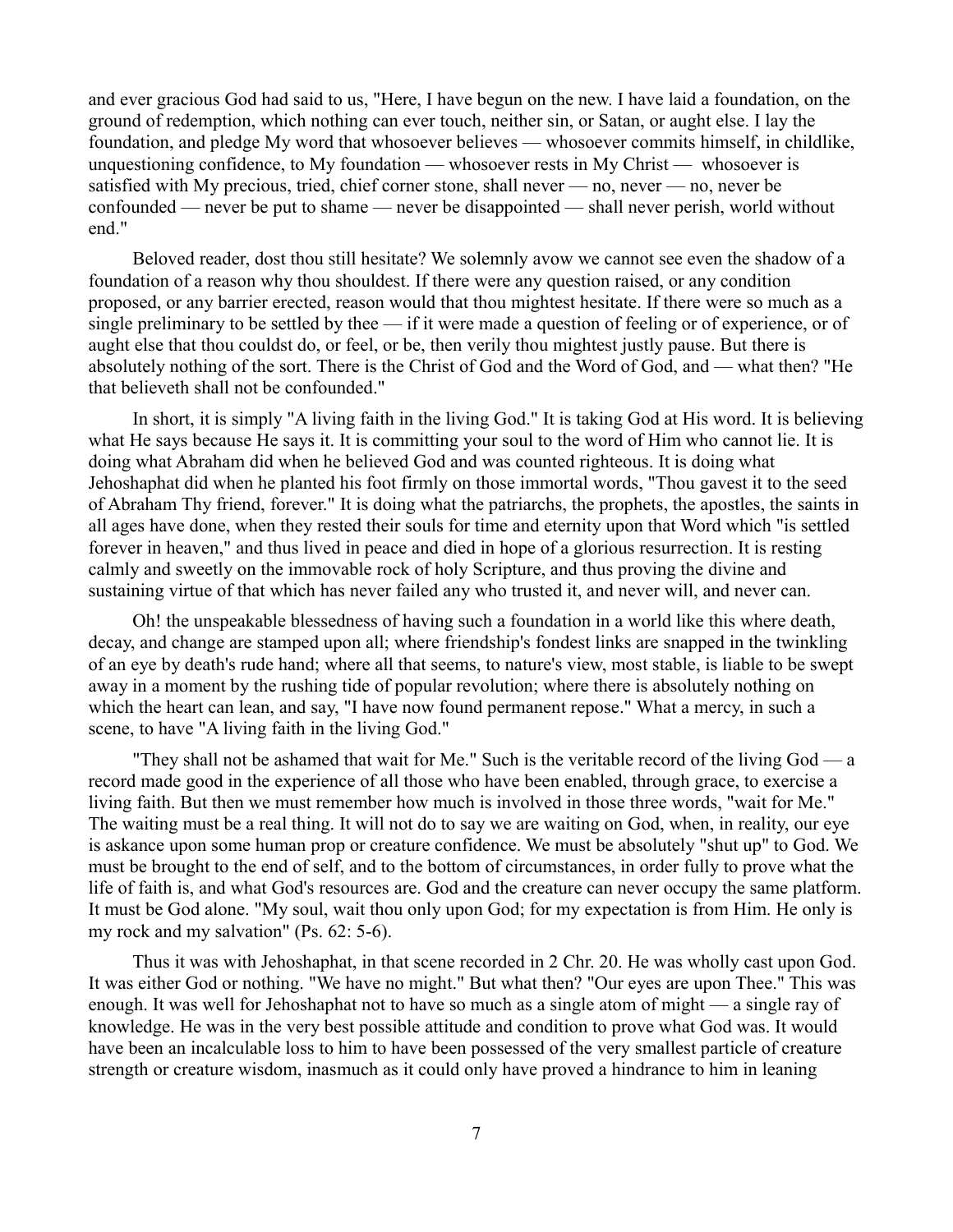exclusively upon the arm and the counsel of the Almighty God. If the eye of faith rests upon the living God — if He fills the entire range of the soul's vision, then what do we want with might or knowledge of our own? Who would think of resting in that which is human when he can have that which is divine? Who would lean on an arm of flesh, when he can lean on the arm of the living God?

Art thou, at this moment in any pressure, in any trial, need, or difficulty? If so, let us entreat thee to look simply and solely to the living God. Turn away thine eyes completely from the creature: "Cease from man, whose breath is in his nostrils." Let thy faith take bold now on the strength of God Himself. Put thy whole case into His omnipotent hand. Cast thy burden, whatever it is, upon Him. Let there be no reserve. He is as willing as He is able, and as able as He is willing, to bear all. Only trust Him fully. He loves to be trusted — loves to be used. It is His joy, blessed be His name, to yield a ready and a full response to the appeal of faith. It is worth having a burden, to know the blessedness of rolling it over upon Him. So the king of Judah found it in the day of his trial, and so shall the reader find it now. God never fails a trusting heart. "They shall not be ashamed that wait for Me." Precious words! Let us mark how they are illustrated in the narrative before us.

No sooner had Jehoshaphat cast himself completely upon the Lord, than the divine response fell, with clearness and power, upon his ear. "Harken ye, all Judah, and ye inhabitants of Jerusalem, and thou king Jehoshaphat; thus saith the Lord unto you, Be not afraid or dismayed by reason of this great multitude; for the battle is not yours, but God's...ye shall not need to fight in this battle. Set yourselves, stand ye still, and see the salvation of the Lord with you, O Judah and Jerusalem: fear not, nor be dismayed; to-morrow go out against them; for the Lord will be with you."

What an answer! "The battle is not yours, but God's." Only think of God's having a battle with people! Assuredly there could be little question as to the issue of such a battle. Jehoshaphat had put the whole matter into God's hands, and God took it up and made it entirely His own. It is always thus. Faith puts the difficulty, the trial, and the burden into God's hands, and leaves Him to act. This is enough God never refuses to respond to the appeal of faith; nay, it is His delight to answer it. Jehoshaphat had made it a question between God and the enemy. He had said, "They have come to cast us out of Thy possession, which Thou hast given us to inherit."

Nothing could be simpler. God had given Israel the land, and He could keep them in it, spite of ten thousand foes. Thus faith would reason. The self-same Hand that had placed them in the land could keep them there. It was simply a question of divine power. "O our God, wilt Thou not judge them? for we have no might against this great company that cometh against us; neither know we what to do; but our eyes are upon Thee."

It is a wonderful point in the history of any soul, to be brought to say, "I have no might." It is the sure precursor of divine deliverance. The moment a man is brought to the discovery of his utter powerlessness, the divine word is, "Stand still, and see the salvation of God." One does not want "might" to "stand still." It needs no effort to "see the salvation of God." This holds good in reference to the sinner in coming to Christ, at the first; and it holds equally good in reference to the Christian in his whole career from first to last. The great difficulty is to get to the end of our own strength. Once there, the whole thing is settled.

There may be a vast amount of struggle and exercise ere we are brought to say "without strength!" But, the moment we take that ground, the word is, "Stand still, and see the salvation of God." Human effort, in every shape and form, can but raise a barrier between our souls and God's salvation. If God has undertaken for us, we may well be still. And has He not? Yes, blessed be His holy name, He has charged Himself with all that concerns us, for time and eternity; and hence we have only to let Him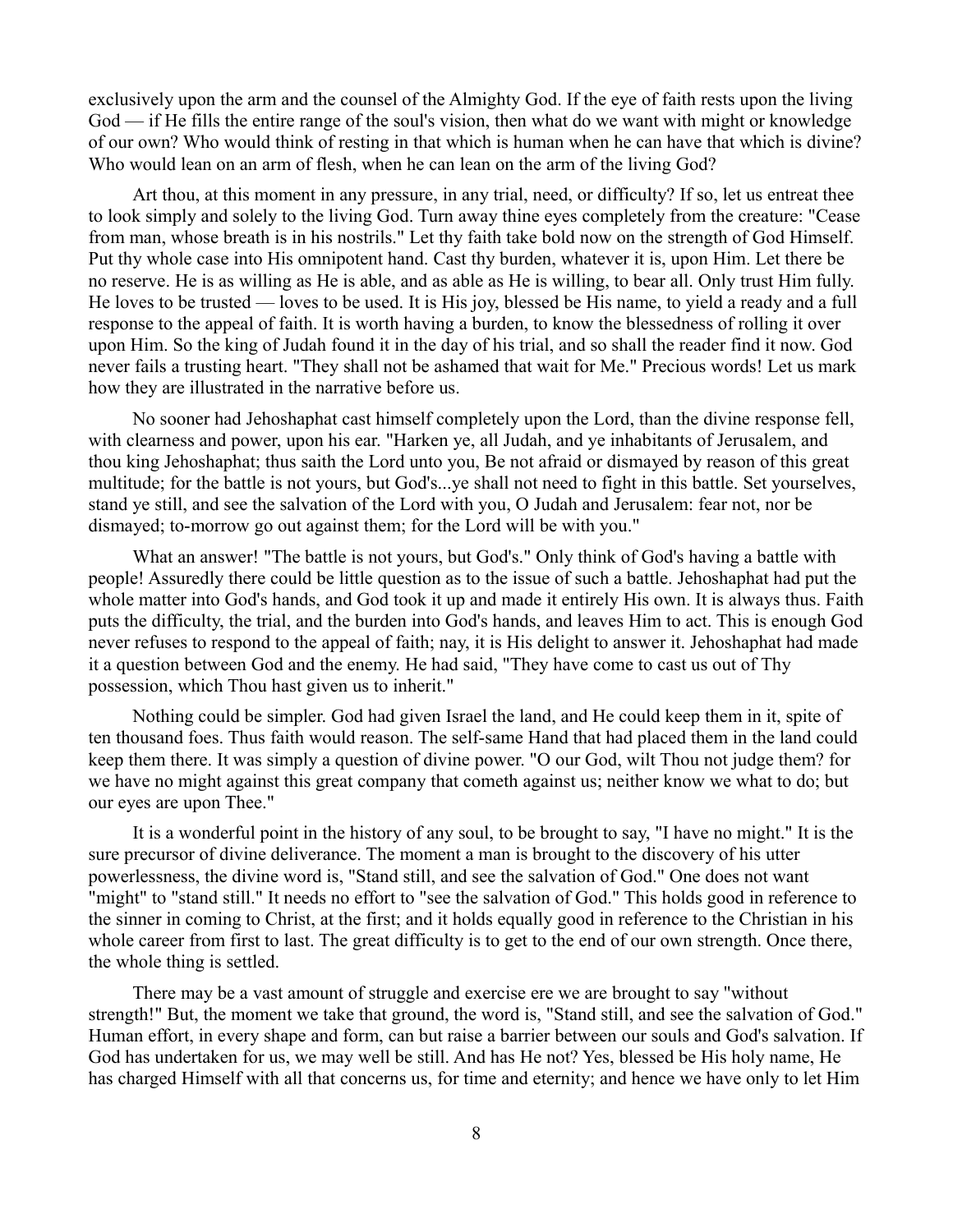act for us, in all things. It is our happy privilege to let Him go before us, while we follow on "in wonder, love, and praise."

Thus it was in that interesting and instructive scene on which we have been dwelling. "Jehoshaphat bowed his head, with his face to the ground: and all Judah and the inhabitants of Jerusalem fell before the Lord, worshipping the Lord. And the Levites, of the children of the Kohathites, and of the children of the Korhites, stood up to praise the Lord God of Israel with a loud voice on high."

Here we have the true attitude and the proper occupation of the believer. Jehoshaphat withdrew his eyes from "that great company that had come against him," and fixed them upon the living God. Jehovah had come right in and placed Himself between His people and the enemy, just as He had done in the day of the exodus, at the Red Sea, so that instead of looking at the difficulties, they might look at Him.

This, beloved reader, is the secret of victory at all times, and under all circumstances. This it is which fills the heart with praise and thanksgiving, and bows the head in wondering worship. There is something perfectly beautiful in the entire bearing of Jehoshaphat and the congregation, on the occasion before us. They were evidently impressed with the thought that they had nothing to do but to praise God. And they were right. Had He not said to them, "Ye shall not need to fight"? What then had they to do? What remained for them? Nothing but praise. Jehovah was going out before them to fight; and they had but to follow after Him in adoring worship.

"And they rose early in the morning, and went forth in the wilderness of Tekoa: and as they went forth, Jehoshaphat stood and said, Hear me, O Judah, and ye inhabitants of Jerusalem; believe in the Lord your God, so shall ye be established; believe His prophets, so shall ye prosper" (2 Chr. 20: 20).

It is of the very last importance that God's Word should ever have its own supreme place in the heart of the Christian. God has spoken. He has given us His Word; and it is for us to lean unshaken thereon. We want nothing more. The divine Word is amply sufficient to give confidence, peace, and stability to the soul. We do not need evidences from man to prove the truth of God's Word. That Word carries its own powerful evidences with it. To suppose that we require human testimony to prove that God's Word is true, is to imply that man's word is more valid, more trustworthy, more authoritative, than the Word of God. If we need a human voice to interpret, to ratify, to make God's revelation available, then we are virtually deprived of that revelation altogether.

We call the special attention of the reader to this point. It concerns the integrity of Holy Scripture. The grand question is this, Is God's Word sufficient or not? Do we really want man's authority to make us sure that God has spoken? Far be the thought! This would be placing man's word above God's Word, and thus depriving us of the only solid ground on which our souls can lean.

This is precisely what the devil has been aiming at from the very beginning, and it is what he is aiming at now. He wants to remove from beneath our feet the solid rock of divine revelation, and to give us instead the sandy foundation of human authority. Hence it is that we do so earnestly press upon our readers the urgent need of keeping close to God's Word, in simple unquestioning faith. It is really the true secret of stability and peace. If God's Word be not enough for us, without man's interference, we are positively left without any sure basis of our soul's confidence; yea, we are cast adrift on the wild watery waste of scepticism, we are plunged in doubt and dark uncertainty: we are most miserable.

But, thanks and praise be to God, it is not so. *"Believe in the Lord your God, so shall ye be established: believe His prophets, so shall ye prosper."* Here is the resting-place of faith in all ages.